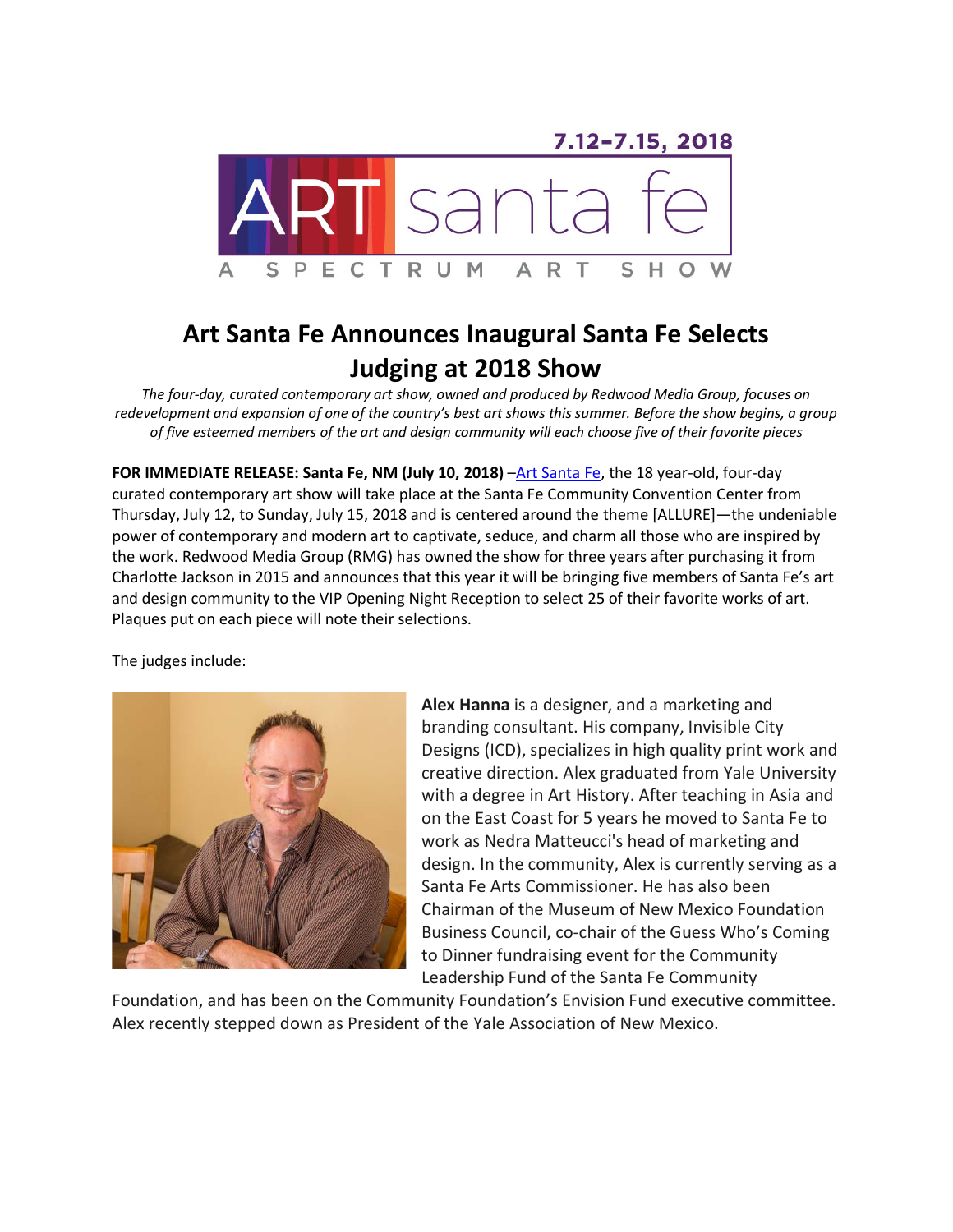

Irene Hofmann is the Phillips Director and Chief Curator of SITE Santa Fe, a position she has held since 2011. In her role at SITE she has expanded the breadth and reach of SITE's exhibition program, reimagined SITE's signature biennial exhibition with a focus on contemporary art from the Americas, and recently oversaw a \$11million capital campaign to expand SITE's facility with a new building that opened in 2017.

Over the last two decades she has curated or co-curated group exhibitions that include: *Broadcast* (2009- 10), *Agitated Histories* (2011), *Unsettled Landscapes*(2014), and *Future Shock* (2017) and solo exhibitions by artists including Dawoud Bey, Kota Ezawa, Joseph Grigely, Futurefarmers, Mungo Thomson, Enrique Martinez Celaya, Jason Dodge, Marjetica Potrč, Fabrice Gygi, and Iñigo Manglano-Ovalle. She is currently working on a large-scale exhibition devoted to artistic responses to

the global refugee crisis.

She has also held positions at the Contemporary Museum, Baltimore, the Orange County Museum of Art, Cranbrook Art Museum, the Art Institute of Chicago, the Walker Art Center, and the New Museum of Contemporary Art. She holds a BA in Art History from Washington University in St. Louis, and a MA in Modern Art History, Theory, and Criticism from The School of the Art Institute of Chicago.



Cyndi Conn is a curator of art, words, people, experiences. She is the Executive Director of Creative Santa Fe, a nonprofit organization dedicated to leveraging Santa Fe's unique sense of place to reframe critical issues and drive positive change. She is the co-chair of Mayor Alan Webber's task force to catalyze job creation and serves on the advisory board for the National Parks Arts Foundation. In 2014 she was chair of Mayor Javier Gonzales' housing and community development transition team and was honored by Albuquerque Business First as one of 40 Under Forty awardees statewide. Cyndi held the position of Visual Arts Director and Curator of the Center for Contemporary Arts, Santa Fe before founding gallery and art

advisory firm LAUNCHPROJECTS in 2008. Prior to that she was the Director of EVO Gallery.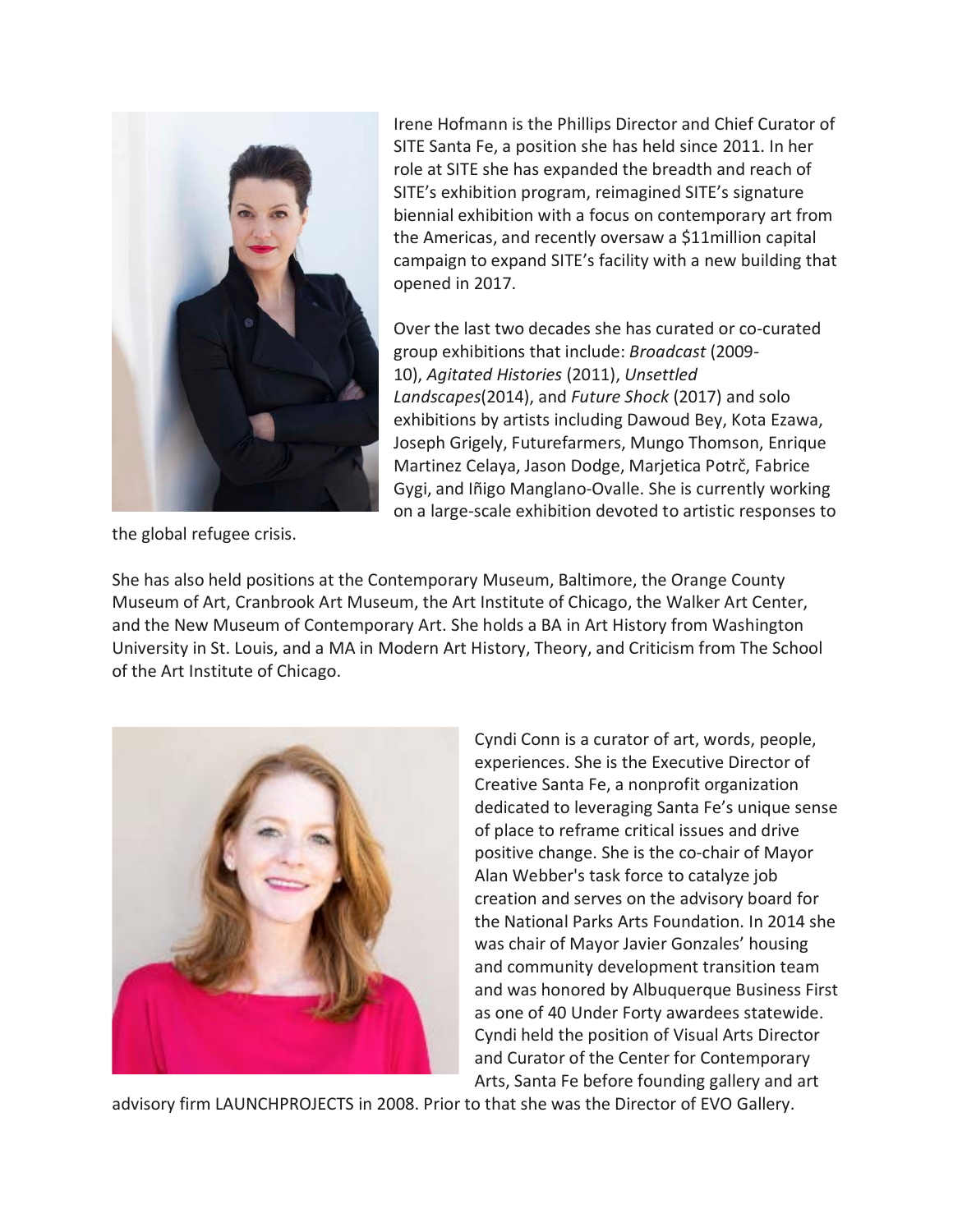Cyndi holds a Masters Degree in Curatorial Studies and Arts Administration from Skidmore College in conjunction with the Tang Museum, a BA in Latin American studies from Tulane University and studied at the Universidad Ibero Americana in Mexico City. She has lived in Paris, Mexico City, Austin, and New Orleans.



**George Rivera**, recent Governor of the Pueblo of Pojoaque in northern New Mexico has served his Pueblo since 1992 as Lt. Governor and was appointed and soon elected Governor upon the passing of former longtime Governor Jacob Viarrial.

George is also a Native American artist and has been sculpting and teaching art for over 20 years. His work centers primarily on monumental stone and bronze sculpture,

painting and architectural design. The driving force behind all of his creations is the Native American Pueblo culture. George's artwork reflects the symbolism and realism of both the past and present-day life of the pueblo people. Many of his subjects focus on pueblo dancers. One of his recent pieces, on permanent display in the Pueblo of Pojoaque, is a 12-ton monumental sculpture of a buffalo, carved from Virginia soapstone. For Rivera, the buffalo is a symbol of stability for his tribe, both culturally and economically. His newest monumental creations, on display at the Buffalo Thunder Resort and Casino, include a bronze Buffalo Dancer, Deer Dancer and Butterfly Dancer. He is responsible for the architectural style and aesthetics of this outstanding resort. In addition to being an art instructor, George has been a teacher and cultural preservationist for his family and extended pueblo community. He has served on the Board of Directors of the Southwest Association of Indian Arts (SWAIA), has been a panelist for the New Mexico Arts Division, a guest lecturer at several colleges and was a participant in the 1995 U.S./China Arts Exchange in Kunming, China.



*Steffany Hollingsworth*, FASID, is a New Mexico licensed interior designer, is NCIDQ- certified, and has sat on ASID National Board of Directors following other leadership positions therein. Steffany started her twentyplus year interior design career in Dallas, Texas before relocating to New Mexico. She has appeared on HGTV's *Designers' Challenge* and her work can be seen in several books such as Leading Residential Interior

Designers and New Adobe Home, and in the Kohler Permanent Showroom in Kohler, WI. Her